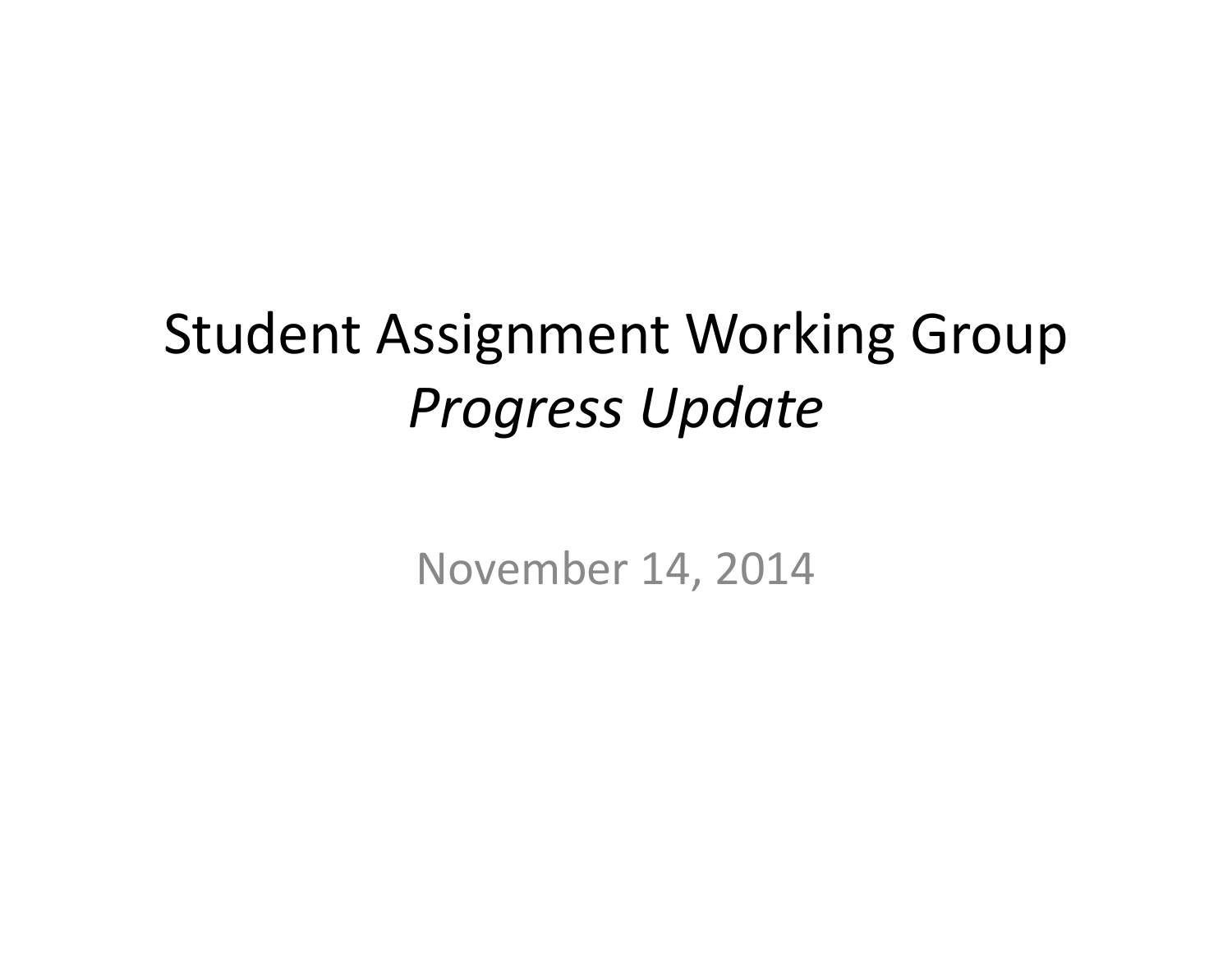# Charge of Working Group

- $\checkmark$  Review information pertaining to student assignment including long range facility plans, enrollment projections, class size information, current building utilization and district‐wide goals
- $\checkmark$  Develop communications strategy to inform community stakeholders of key activities and policy changes under consideration
- $\checkmark$ Develop clear and appropriate criteria for evaluating options
- $\checkmark$  Analyze and evaluate options for student assignment to achieve more balanced districtwide enrollment as the Angier, Zervas and Cabot Elementary School Building Projects are completed, 2015 ‐ 2018
- $\checkmark$  Present best options to School Committee for review and final approval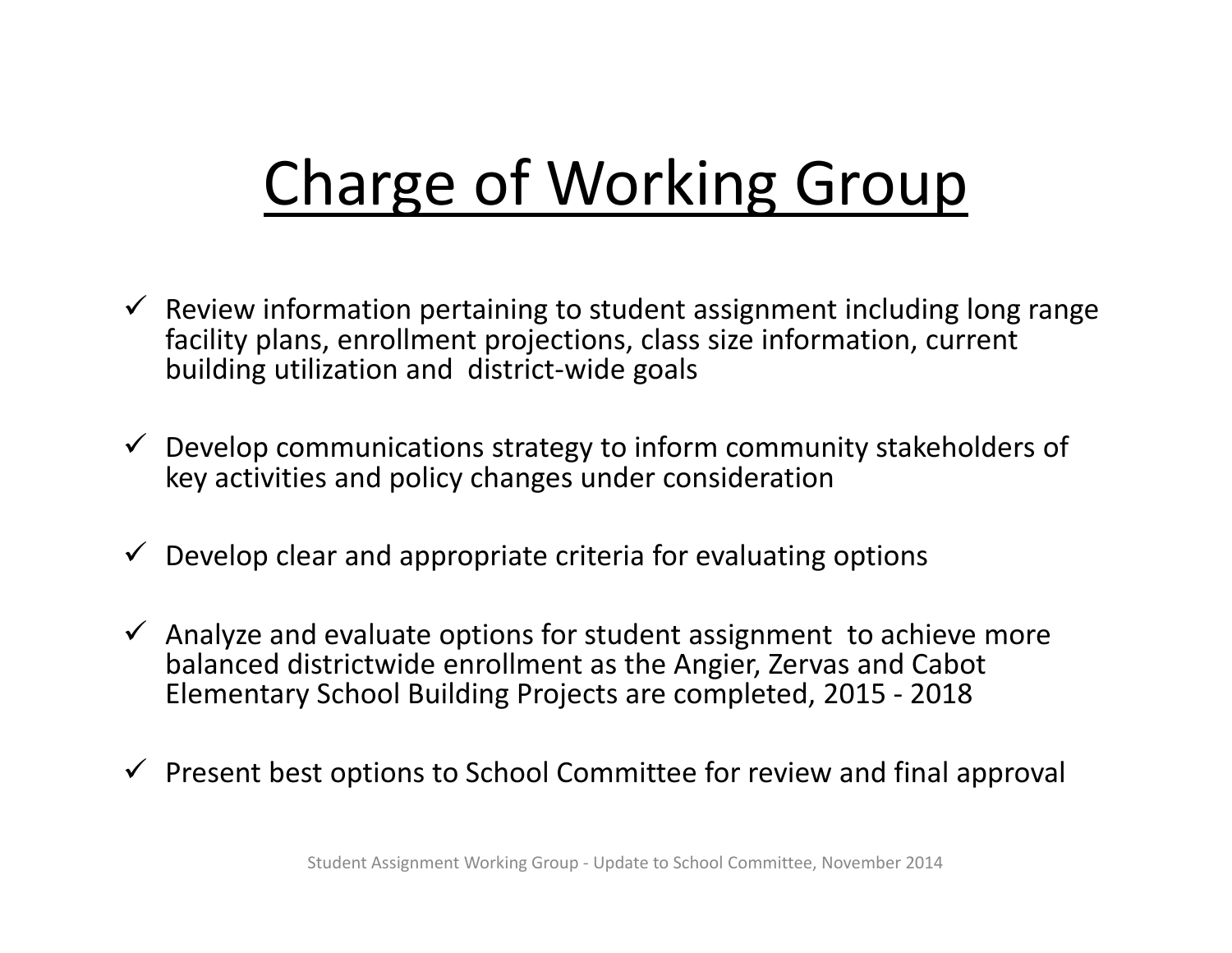## Goal for Meetings

- Data driven
- Planned and focused
- Task oriented

*Core and Ad Hoc members attend Student Assignment Working Group Meetings based on expertise areas needed for different aspects of the process.*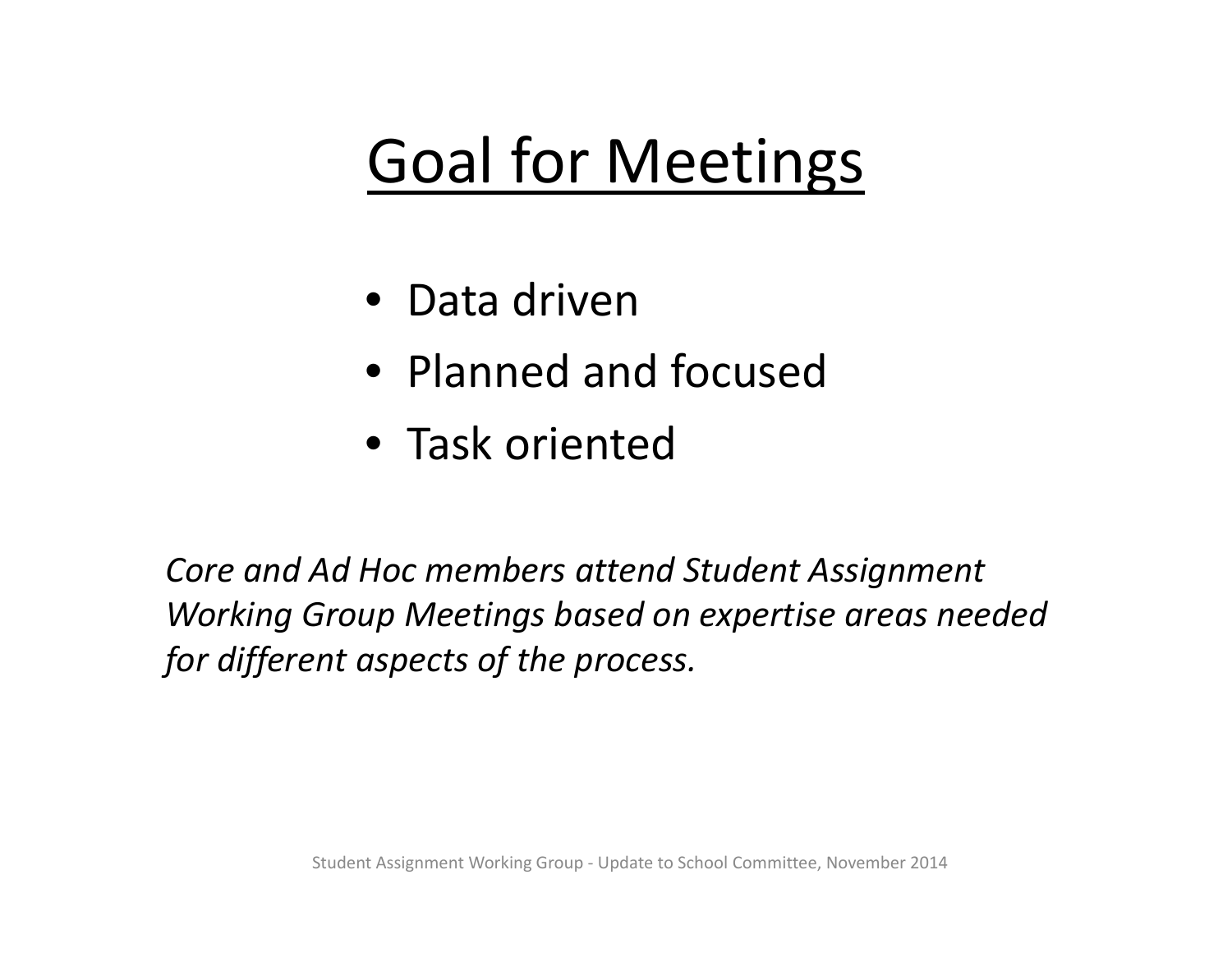### Core Membership

- Steve Siegel , School Committee, Ward 5
- Ruth Goldman, School Committee, Ward 6
- •David Fleishman, Superintendent
- Sandra Guryan, Deputy Superintendent/Chief Administrative Officer
- Cynthia Paris Jeffries, Assistant Superintendent for Elementary Education
- Cynthia Bergan, Assistant Superintendent for Secondary Education
- Diana Beck, Principal, Zervas Elementary School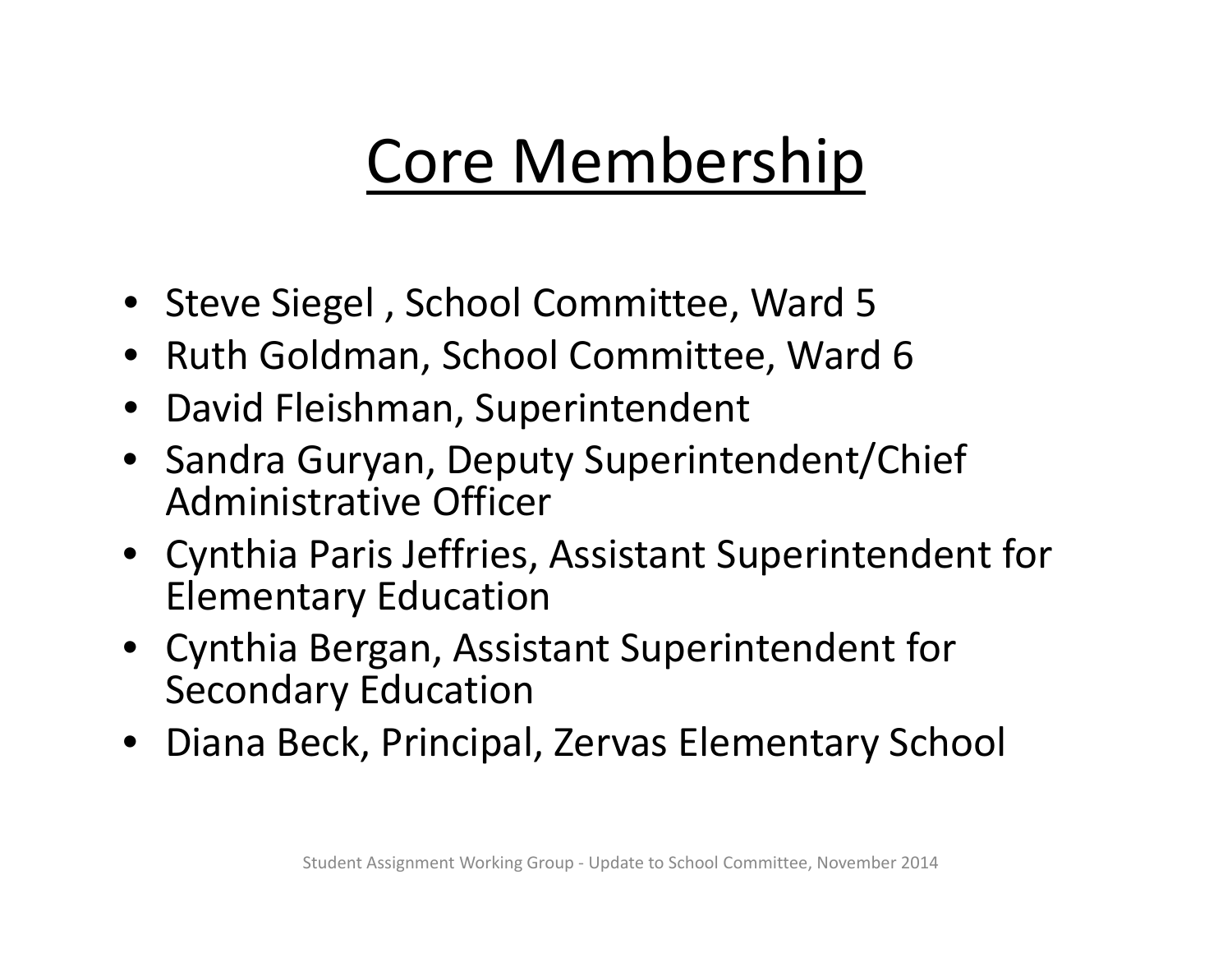### Ad Hoc Members

- Elementary Principals of other affected schools
- Middle School Principals
- High School Principals